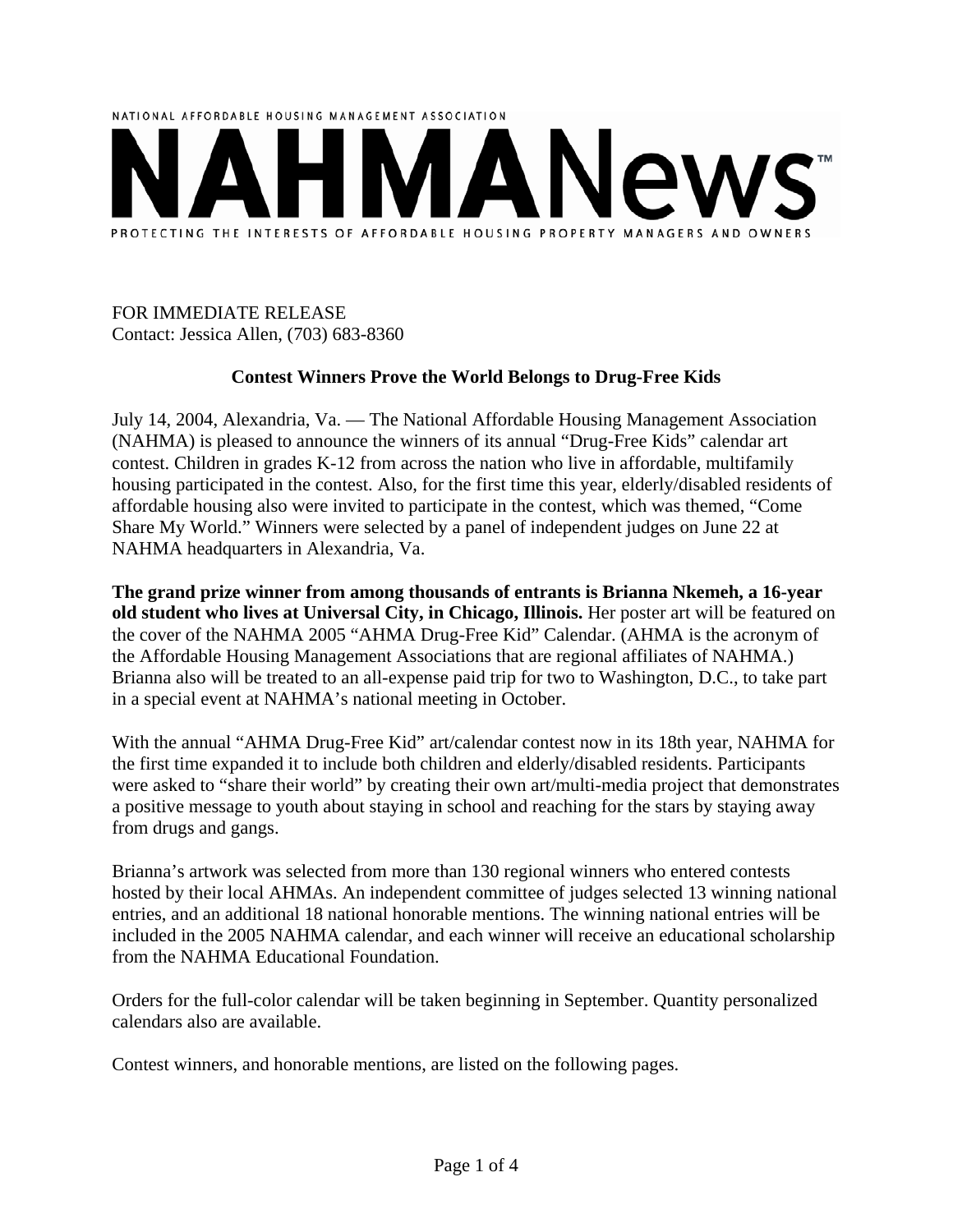#### **The Winners:**

*Grand Prize Winner*  **Name: Brianna Nkemeh Age: 16 City/State: Chicago, IL Property: Universal City Mgmt. Company: CAMCO, Inc. AHMA: MAHMA** 

Name: Jennifer Dawn Floyd Age: 18 City/State: The Woodlands, TX Property: Holly Creek Apts. Mgmt. Company: LBK Management AHMA: AHMA East Texas

Name: Fayanna Weasel Age: 14 City/State: Missoula, MT Property: Council Groves Apts. Mgmt. Company: Tamarack Property Mgmt. AHMA: AHMA MPD

Name: Jonathan Alvarez Age: 8 City/State: Palo Alto, CA Property: Arastradero Park Apts. Mgmt. Company: Palo Alto Housing Corp. AHMA: AHMA NCN

Name: Ashley Casas Age: 11 City/State: La Habra, CA Property: Las Lomas Gardens Mgmt. Company: G&K Management AHMA: AHMA PSW

Name: DeAndrè Patterson Age: 13 City/State: Philadelphia, PA Property: Montgomery Townhouses Mgmt. Company: Interstate Realty Mgmt. Co. AHMA: JAHMA

Name: Juan Lopez Age: 8 City/State: Worchester, MA Property: Stratton Hill Park Mgmt. Company: Corcoran Management AHMA: NEAHMA

Name: Flora Ng Age: 16 City/State: Boston, MA Property: Castle Square Apts. Mgmt. Company: WinnResidential AHMA: NEAHMA

Name: Ieshia Robinson Age: 11 City/State: Alachua, FL Property: Sherwood Apts. Mgmt. Company: Royal American AHMA: SAHMA

Name: Joseph Denning Age: 13 City/State: Fayetteville, AR Property: Washington Plaza Apts. Mgmt. Company: Wedge Management Co. AHMA: SWAHMA

Name: Jackie Garza Age: 12 City/State: Edinburg, TX Property: Sherwood Apts. Mgmt. Company: Wedge Management Co. AHMA: SWAHMA

Name: Ronald Willis, Jr. Age: 18 City/State: Dallas, TX Mgmt. Company: Marcrum Management AHMA: SWAHMA

Name: Iona Strickland Age: Senior City/State: Kettering, OH Mgmt. Company: Wallick Properties Midwest AHMA: MAHMA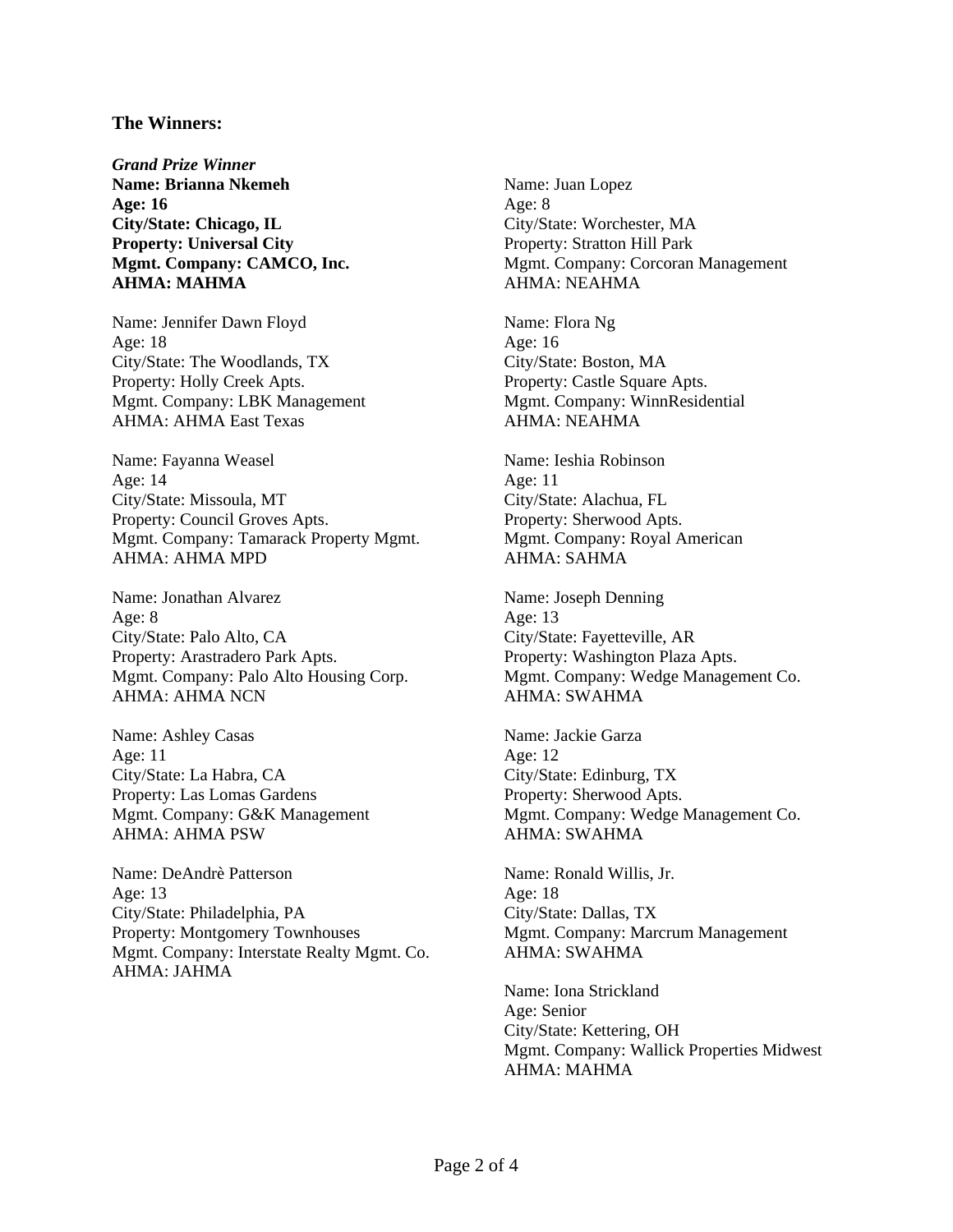### **Honorable Mentions:**

Meghna M. Bhatt Age: 12 City/State: Roseville, CA Property: Santa Clara Terrace Mgmt. Company: Eugene Burger Mgmt. Corp. AHMA: AHMA NCN

Demetria Boykin Age: 16 City/State: Chicago, IL Property: Parkway Gardens Mgmt. Company: American Apartment Mgmt. AHMA: MAHMA

Nicole Carmichael Age: 10 City/State: Philadelphia, PA Property: 8 Diamonds AHMA: PennDel

Sage Crofutt Age: 9 City/State: St. Joseph, MO Property: Northwood Terrace Apts. AHMA: AHMA 7

Judy Ann Eriksen Age: Senior City/State: Riverside, CA Property: Santa Fe Apts. Mgmt. Company: R.P.K. Development Corp. AHMA: AHMA PSW

India Henderson Age: 5 City/State: Washington, DC Property: R Street Apts. Mgmt. Company: NDC Real Estate Mgmt. AHMA: Mid-Atlantic AHMA

Jeremy Hilerio Age: 12 City/State: Toms River, NJ Property: Winteringham Village Mgmt. Company: Interstate Realty Mgmt. AHMA: JAHMA

Yuriria Martinez Age: 13 City/State: Brownsville, TX Mgmt. Company: Love Management Company, Inc. AHMA: SWAHMA

Walter Mills Age: 18 City/State: Greenville, SC Property: Shemwood Crossing Mgmt. Company: Rental Property Management AHMA: SAHMA

Jazmin Moreno Age: 7 City/State: The Woodlands, TX Property: Fawn Ridge Apts. Mgmt. Company: Westmark AHMA: AHMA East Texas

Manuel "Tony" Moreno Age: Senior City/State: Pasadena, CA Property: The Green Hotel Mgmt. Company: G&K Management AHMA: AHMA PSW

Ilona Palamarchuk Age: 14 City/State: Lynnwood, WA Property: Lincoln Way Apts. Management Company: Intercommunity Mercy Housing AHMA: AHMA NW-WA